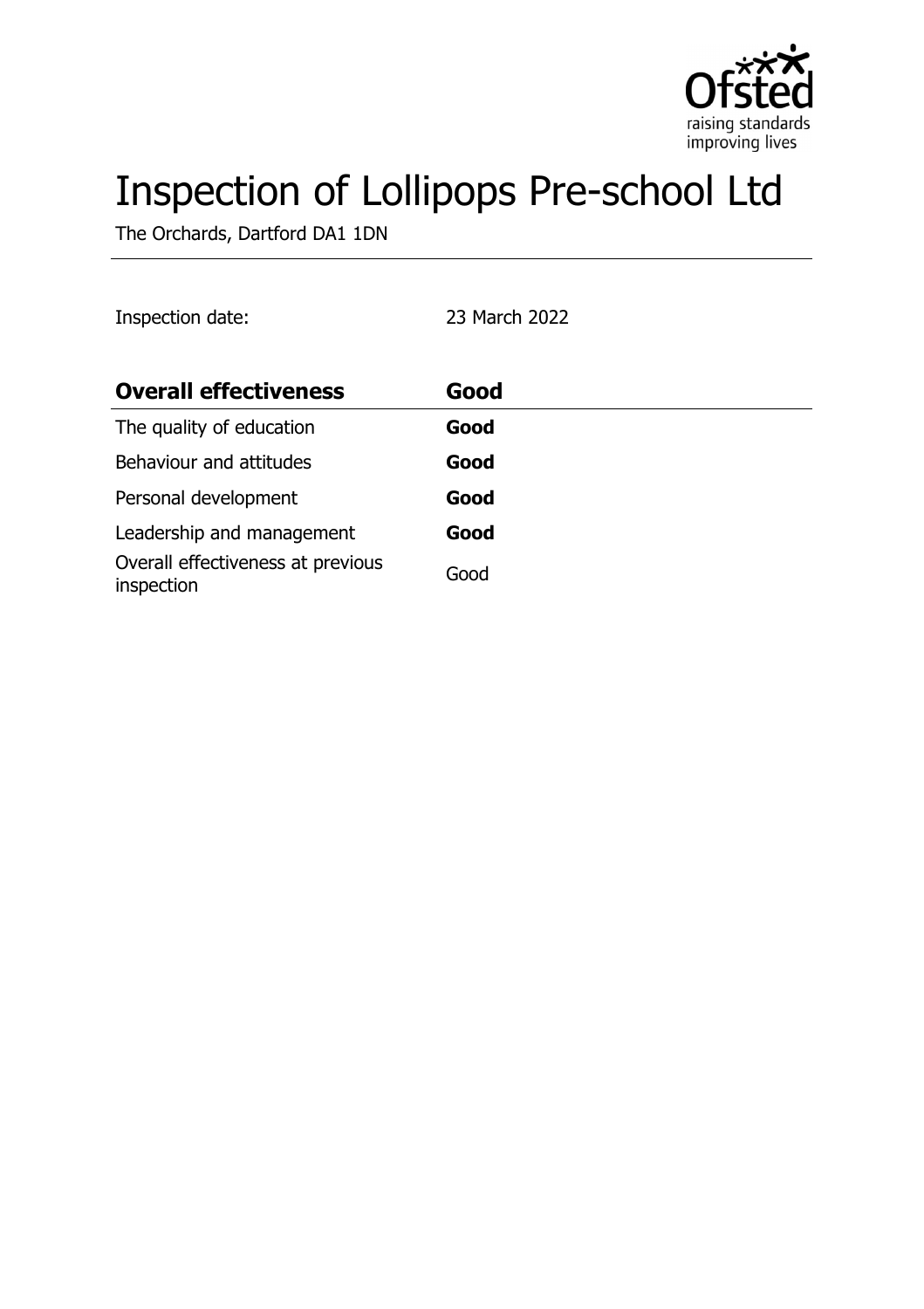

# **What is it like to attend this early years setting?**

#### **The provision is good**

Children are happy, confident and settled at the pre-school. They are eager to join in with the motivating activities that staff plan for them. They enjoy planting herbs in the garden, such as scented lavender and rosemary, to develop their senses. Children are encouraged to complete their own tasks. They recognise their name and find their own belongings with confidence. Children are keen to learn about the natural world. For example, they are excited to watch their duck eggs hatch into ducklings. Children are polite and behave well. They build meaningful friendships and enjoy each other's company.

Children learn about the importance of healthy lifestyles. They talk about the importance of washing their hands and the benefits of eating healthy foods. For instance, children confidently tell each other 'lets wash away the germs'. All children gain good physical skills. They learn about the different ways that they can move their bodies. They confidently jump over hurdles and visit the park daily to use larger and more challenging climbing and balancing equipment. Staff use additional funding to effectively meet the individual learning needs of children. For instance, they have purchased weekly sports sessions taught by a qualified coach to develop children's physical skills even further.

### **What does the early years setting do well and what does it need to do better?**

- $\blacksquare$  Staff establish a secure and trusting relationship with all children. This helps children develop a good sense of belonging and positive well-being. Staff know each child and their individual personalities well. This helps staff to plan activities that they know will keep children interested in their experiences.
- Overall, children are engaged in their learning opportunities. However, at times staff do not quickly identify when older children have lost interest during largegroup activities. They do not position themselves effectively to ensure that they can engage all children throughout. Therefore, children become fidgety and, at times, distract other children who are enjoying the activity.
- $\blacksquare$  All staff establish positive relationships with parents. They keep them well involved and informed in their children's learning and progress. Staff routinely share useful information and ideas to support parents at home with their children. This includes healthy eating ideas and recipes on how to make play dough. They have recently provided parents with training to help them understand how to provide effective first aid to a child who is choking.
- Overall, staff support children with have special educational needs and/or disabilities (SEND) well. For example, staff are proactive in attending training that is specific to the children's needs, to develop their confidence and knowledge further. However, staff do not yet successfully use consistent and effective techniques to support all children to remain settled and happy during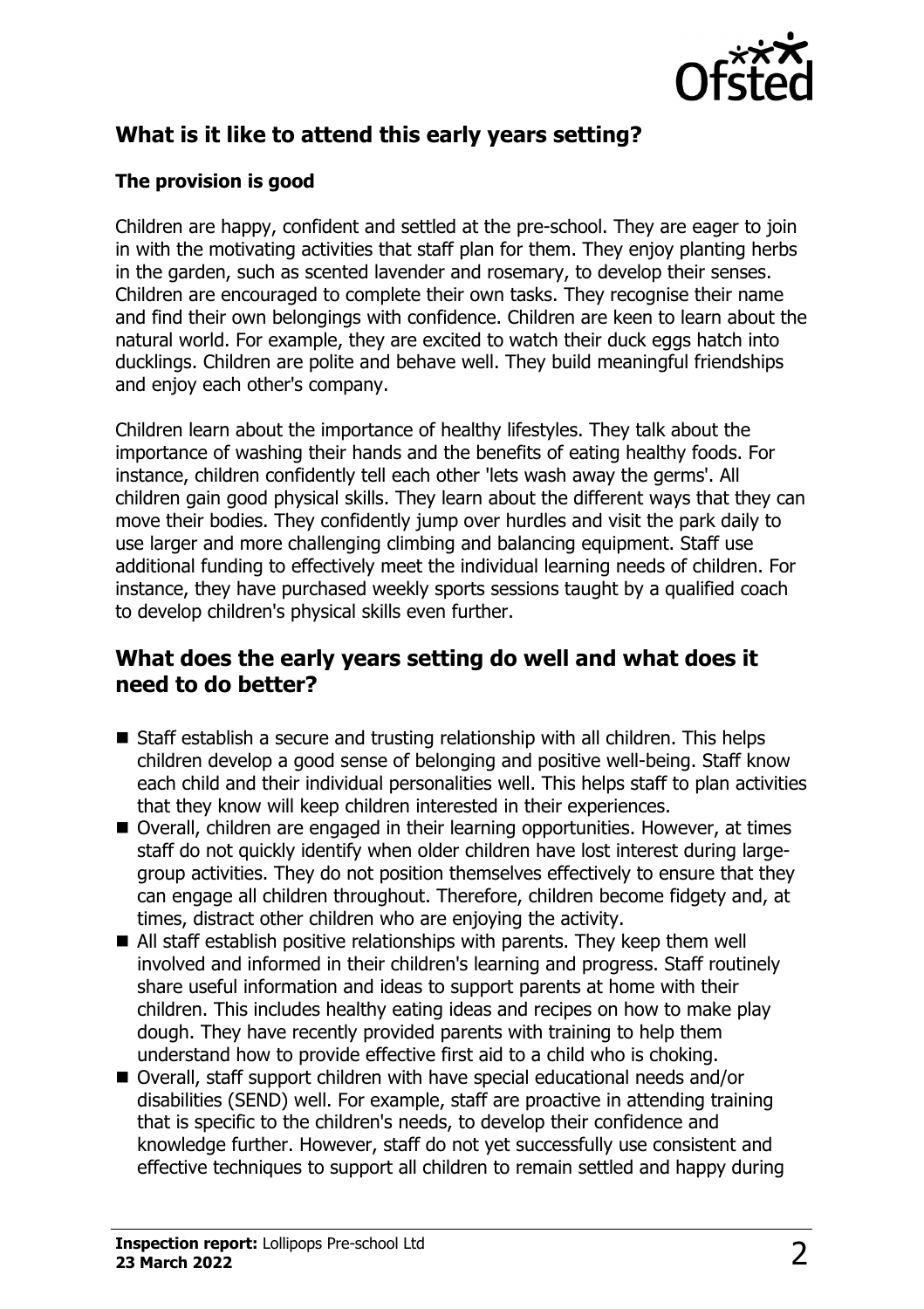

changes in the routine. Therefore, they become unsettled during these times, particularly children with SEND.

- $\blacksquare$  The manager closely monitors the good quality of care and teaching that staff provide. She routinely observes staff teaching children and provides them with helpful feedback to support their future performance. Staff evaluate their practice together well. For example, at the end of each day staff discuss what they felt has engaged children and what they feel did not engage them as well. They use their findings to support their future activity plans.
- $\blacksquare$  Staff attend regular training and are keen to build on their skills and knowledge. They have recently learned about different ways to manage children's behaviour and support children to understand their emotions and feelings. As a result, children confidently use pictures of 'mood monsters', showing a variety of different emotions to express how they are feeling.
- All staff support children to develop good communication skills. They ask children thought-provoking questions and give them time to think and then answer. Children are confident to share their thoughts and ideas. For example, they make up their own narratives during role-play activities.
- $\blacksquare$  The manager and staff support children effectively to develop a good knowledge and understanding of the similarities and differences of people within their own and the wider community. Children learn about the traditions of other countries and religious beliefs, these include Diwali, Ramadan and the traditional Hungarian Naming Day celebrations.

# **Safeguarding**

The arrangements for safeguarding are effective.

All staff, including the manager, have a good knowledge and understanding of safeguarding and child protection. This includes knowing who to contact to seek advice and raise and follow up any potential concerns. Staff complete regular safeguarding training. This helps them to keep their knowledge up to date. Staff carry out detailed risk assessments to help keep children safe. They regularly review their practice to minimise the risk of COVID-19, keeping children safe on outings and how to manage any accidents at the setting. This includes administering appropriate first aid. Children learn how to keep themselves and each other safe. For example, each day they talk about how to cross the road safely.

## **What does the setting need to do to improve?**

#### **To further improve the quality of the early years provision, the provider should:**

- $\blacksquare$  support staff to review and improve the organisation of large-group activities, to ensure that all children remain fully engaged throughout
- $\blacksquare$  provide guidance for staff to be more confident in managing changes in routine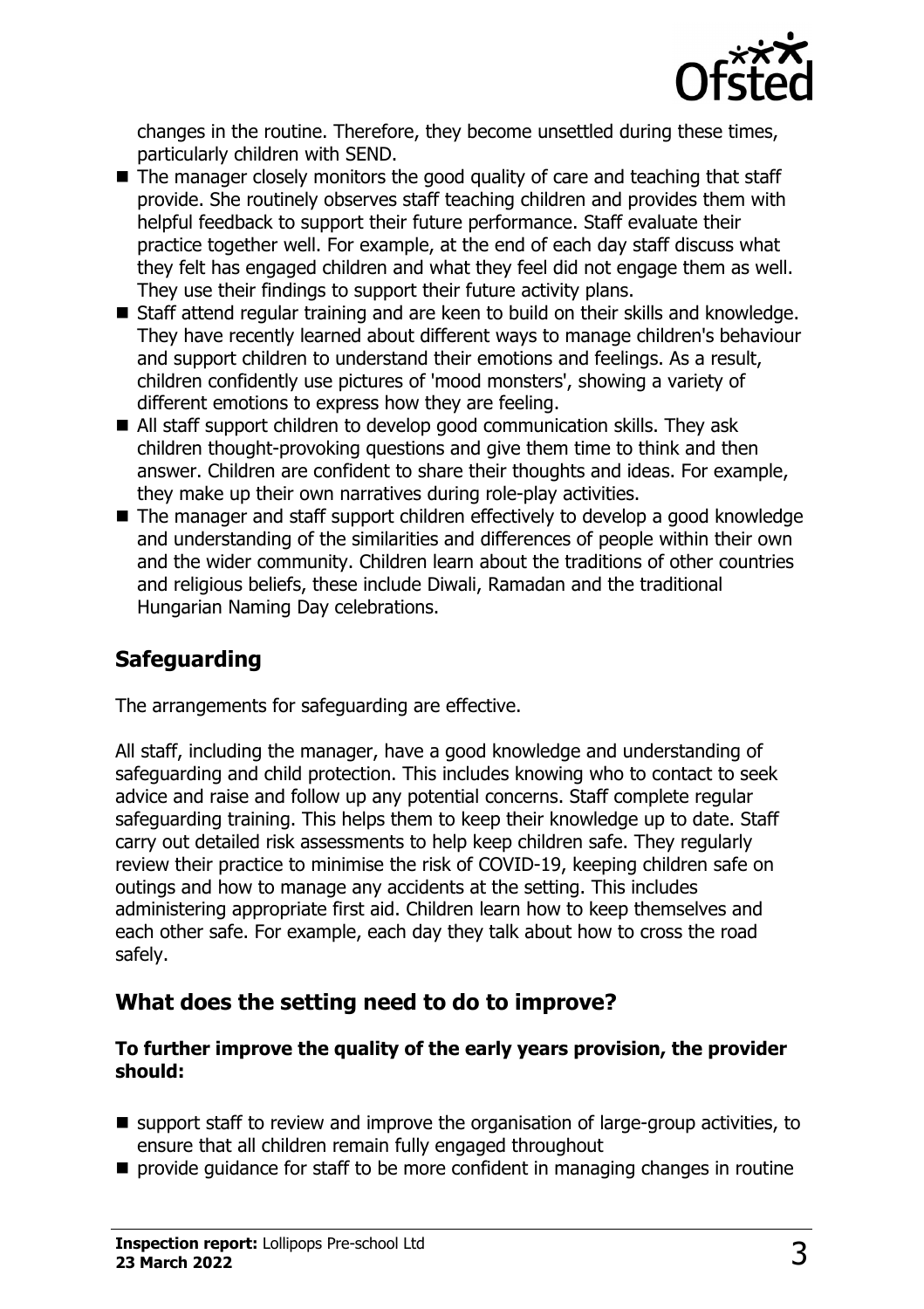

to ensure all children know what is expected of them, particularly children with special educational needs and/or disabilities (SEND).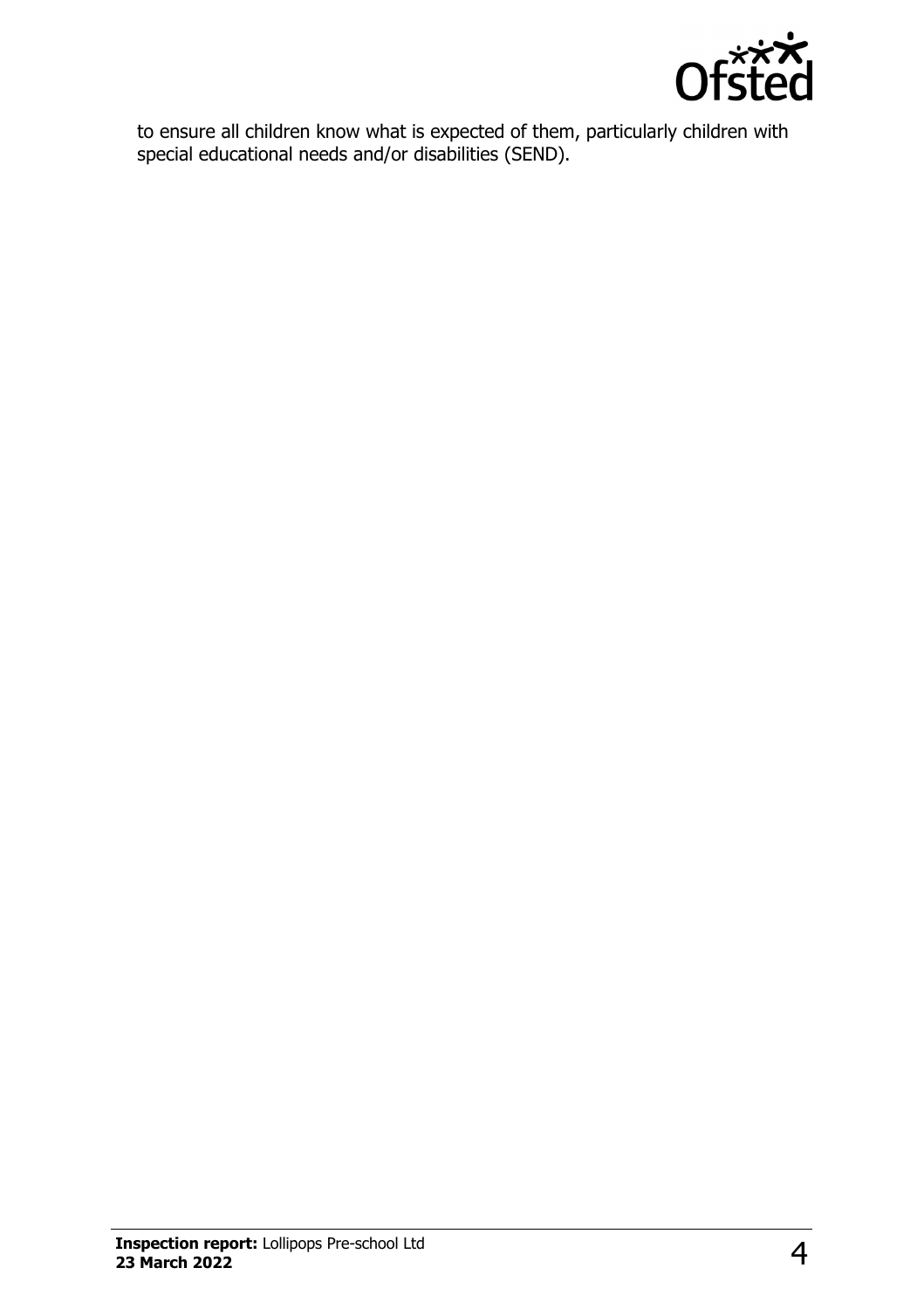

| <b>Setting details</b>                              |                                                                                      |
|-----------------------------------------------------|--------------------------------------------------------------------------------------|
| Unique reference number                             | EY477579                                                                             |
| <b>Local authority</b>                              | Kent                                                                                 |
| <b>Inspection number</b>                            | 10228899                                                                             |
| <b>Type of provision</b>                            | Childcare on non-domestic premises                                                   |
| <b>Registers</b>                                    | Early Years Register, Compulsory Childcare<br>Register, Voluntary Childcare Register |
| Day care type                                       | Sessional day care                                                                   |
| Age range of children at time of<br>inspection      | 2 to $4$                                                                             |
| <b>Total number of places</b>                       | 47                                                                                   |
| Number of children on roll                          | 69                                                                                   |
| Name of registered person                           | Lollipops Pre-school Ltd                                                             |
| <b>Registered person unique</b><br>reference number | RP903272                                                                             |
| <b>Telephone number</b>                             | 01322 291151                                                                         |
| Date of previous inspection                         | 20 September 2016                                                                    |

## **Information about this early years setting**

Lollipops Pre-school Ltd registered in 2014. It is located in The Orchards shopping centre, Dartford in Kent. The setting is open Monday to Friday from 9am until 3pm, term time only. The setting receives funding to provide free early education for children aged two, three and four years. The setting employs 11 members of staff, two of whom have a relevant early years qualification at level 2 and five of whom hold relevant early years qualification at level 3 and two staff are currently training to achieve relevant early years qualifications.

## **Information about this inspection**

**Inspector** Kelly Hawkins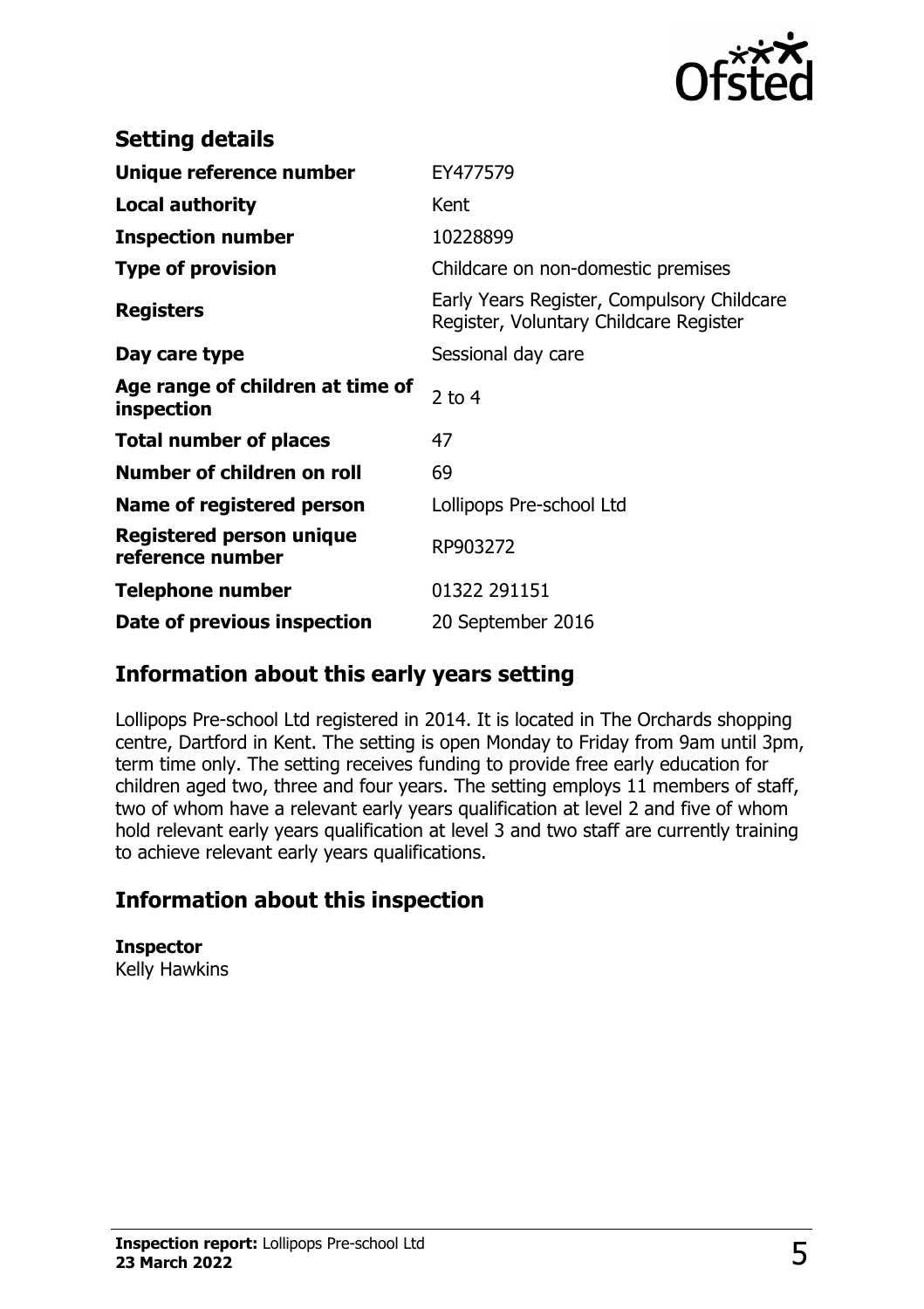

#### **Inspection activities**

- $\blacksquare$  This was the first routine inspection the provider received since the COVID-19 pandemic began. The inspector discussed the impact of the pandemic with the provider and has taken that into account in their evaluation of the provider.
- $\blacksquare$  The inspector carried out a learning walk with the manager and deputy manager. The inspector assessed the impact of the quality of staff interactions and the learning opportunities they provide children.
- $\blacksquare$  The inspector viewed the indoor and outdoor learning environments.
- Written documentation was reviewed. This included safeguarding and child protection policies and procedures.
- $\blacksquare$  The inspector spoke to the manager, children, parents and staff at convenient times and considered their views.
- The manager, deputy manager and inspector carried out a joint observation on a circle time and transition between activities.

We carried out this inspection under sections 49 and 50 of the Childcare Act 2006 on the quality and standards of provision that is registered on the Early Years Register. The registered person must ensure that this provision complies with the statutory framework for children's learning, development and care, known as the early years foundation stage.

If you are not happy with the inspection or the report, you can [complain to Ofsted](http://www.gov.uk/complain-ofsted-report).